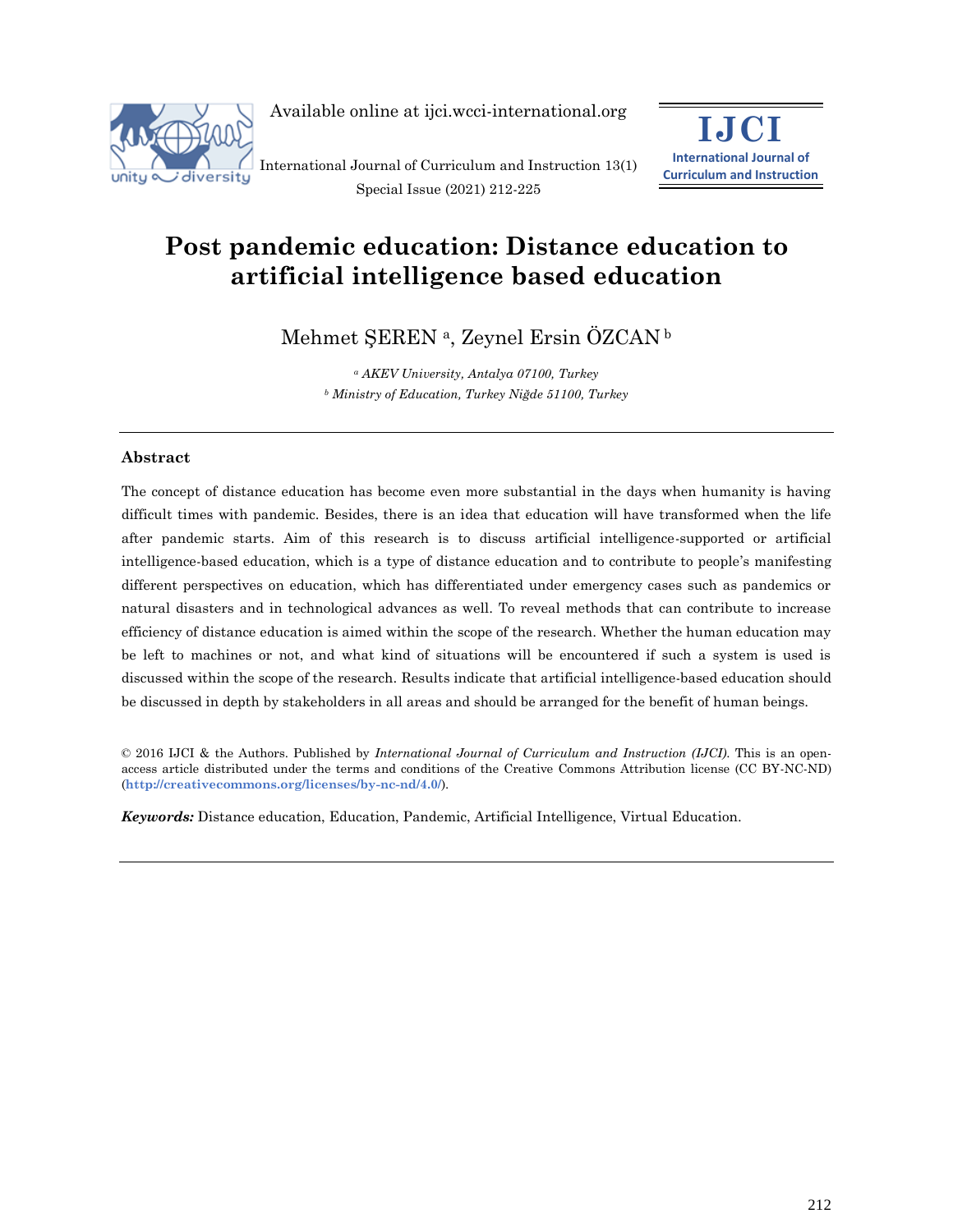# **1. Introduction**

Emergence of the Covid-19 virus, which first appeared in Wuhan, China in December 2019 and spread all over the world in a short time, has brought out the necessity of interrupting formal education and switching to distance education in many countries together with a pandemic declaration by the World Health Organisation (WHO, 2020). Lock down of formal education institutions during the pandemic process revealed that distance education is an alternative to and supporter of face-to-face education. Life during the pandemic has become more of an issue as it has potential to affect the world in political, socio-cultural, economic and some other unpredictable terms (Bozkurt, 2020), as well as its consequences that are already being faced. Such compulsory situations reveal that education-training options should be differentiated as in other areas of life (Murphy, 2020). Interruption of education and training has led countries to alternative systems for the survival of their education systems, and online distance education option, where quality and quantity depends on quality of infrastructure and access systems to such infrastructure, may be seen as a referred solution (Gilani, 2002). Yet, providing an effective digitization of universities is mainly claimed in countries including Turkey where transformation to distance education is carried out, but a significant portion of these claims appear to be simply advertising (Karadağ and Yücel, 2020).Over time, distance education may be regarded to maintain its importance as an alternative education method. Thus, it is necessary to show improvement in order to differentiate and increase the effectiveness of distance education methods.

## **2. Method**

The aim of this research, for which literature review method was preferred, is to contribute to people developing different perspectives in the context of distance education in such compulsory cases and also at normal, non-compulsory times and to discuss artificial intelligence-assisted or artificial intelligence-based training, which may be seen as a type of distance education.

## **3. Artificial Intelligence**

 Many activities such as writing a human-specific computer program, dealing with mathematics, learning languages, or driving may all be regarded as requiring "intelligence" and some programs that could perform such and similar activities and that we can refer to as "artificial intelligence" have been put forward in previous years (Nillsen, 2014). Artificial intelligence may be called systems that automatically perform the tasks taught and the ones assigned in its program. Performing various algorithmic tasks, artificial intelligence can now learn on its own from large data sets, thanks to methods called machine learning and deep learning (Aggarwal, 2018). In other words,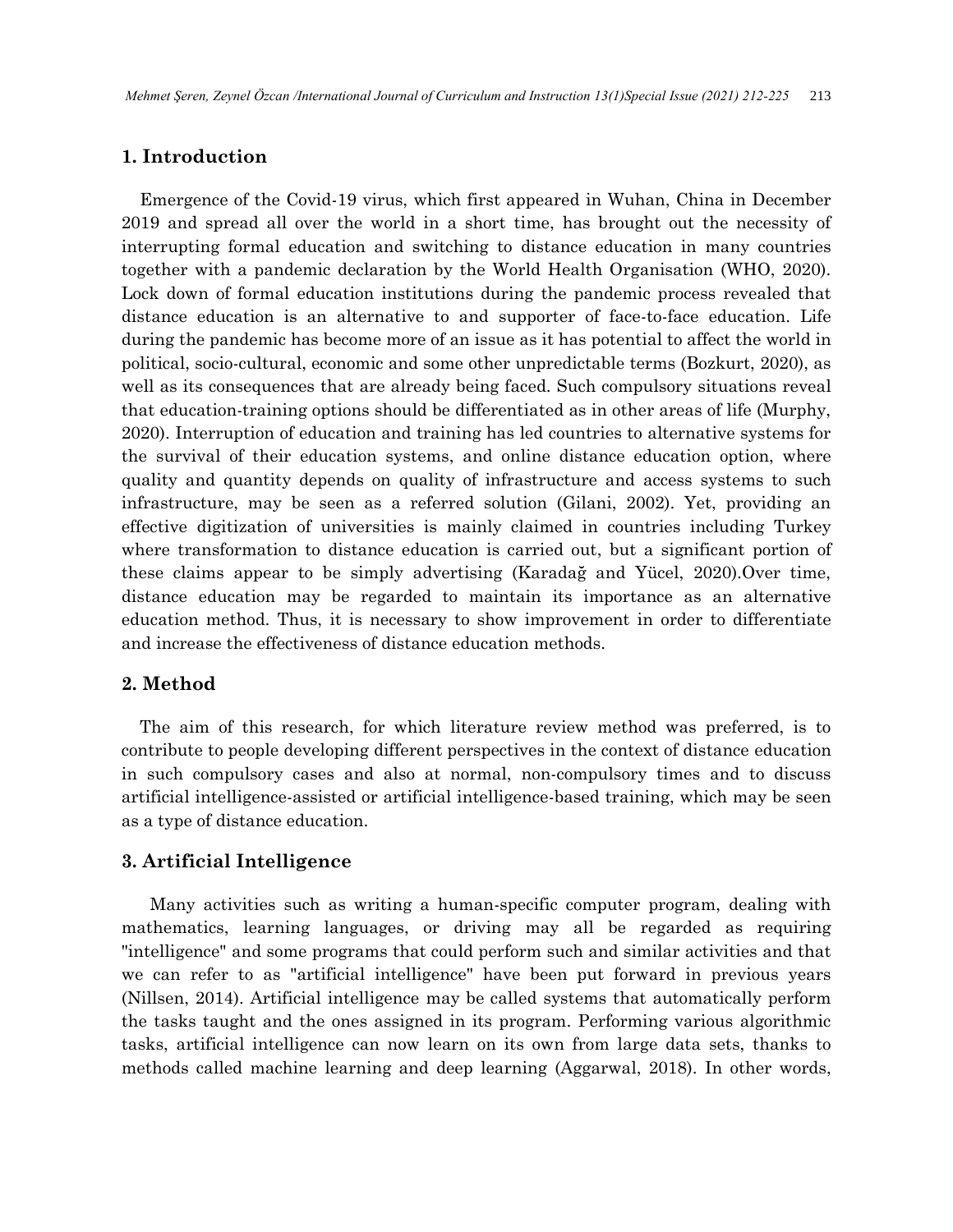deep and machine learning roughly refers to the ability of computers to train themselves. The computer named Watson, designed by IBM computer company, may be given as an example to this case. We previously experienced that computers could beat people in chess-like games involving a certain number of strategies. However, Watson's success in being the first in the word-based competition called Jeopardy (Ferruci, 2012; Zadrozny et al. 2015) by leaving two people behind has surprised people in a sense. In addition, Watson can now diagnose at a level of specialist in oncology (Ford, 2018). At the same time, Watson started to be used to provide educational support to teachers and administrators in the field of education. Similarly, the artificial intelligence called Alphago has managed to defeat a human player in the ancient GO game, which can contain millions or even an infinite number of moves (Aoun, 2017).

 Some important terms used in the field of artificial intelligence are: algorithms, machine learning and artificial neural networks. Algorithms first emerged in 1996 when the Google founders were students at Stanford (Holmes et al., 2019). They simply consist of coding that describe the ways the computer will follow and what it has to do in solving problems. When we ask the light to be turned off by the computer when it is bright in the morning, roughly, it is sufficient to enter an algorithm such as (**start> check the light value> "turn off" if it is bright, if not "turn on"> back to top**). Machine learning term may be defined as computers not needing a command or instruction while performing some operations. In this case, computers have abilities to reach different results by making as many inferences as possible from a given algorithm and defined information. Another term in this area is artificial neural networks. They may be defined as computing units designed to imitate the human nervous system (Aggarwal, 2013). In this way, artificial intelligence systems can be created through machine learning and imitation of human neural networks. The project named BabyX may be shown as an example to this area. Known under the code name BabyX, this artificial intelligence is designed by Dr. Mark Sagar on the basis of his six-month-old baby and this system is able to categorize, recognize and react to objects shown to it thanks to its sensors and cameras (Lawler-Dormer, 2013). In light of these developments, machines can now learn and react.

 At this point, it should be noted that although artificial neural networks were not possible in the past due to insufficient processing capacity, today this obstacle seems to have been overcome and is now called "deep learning" (Aggarwal, 2018). Thanks to deep learning (machine learning), machines have the capacity to analyze and synthesize big data. Although this capacity does not appear at levels that can compete with humans, it contains a certain potential. Therefore, as progress is made in the field of technology and deep learning, progress may be expected in providing education and training to individuals more effectively. This will increase the potential to implement the educationtraining methods mentioned earlier.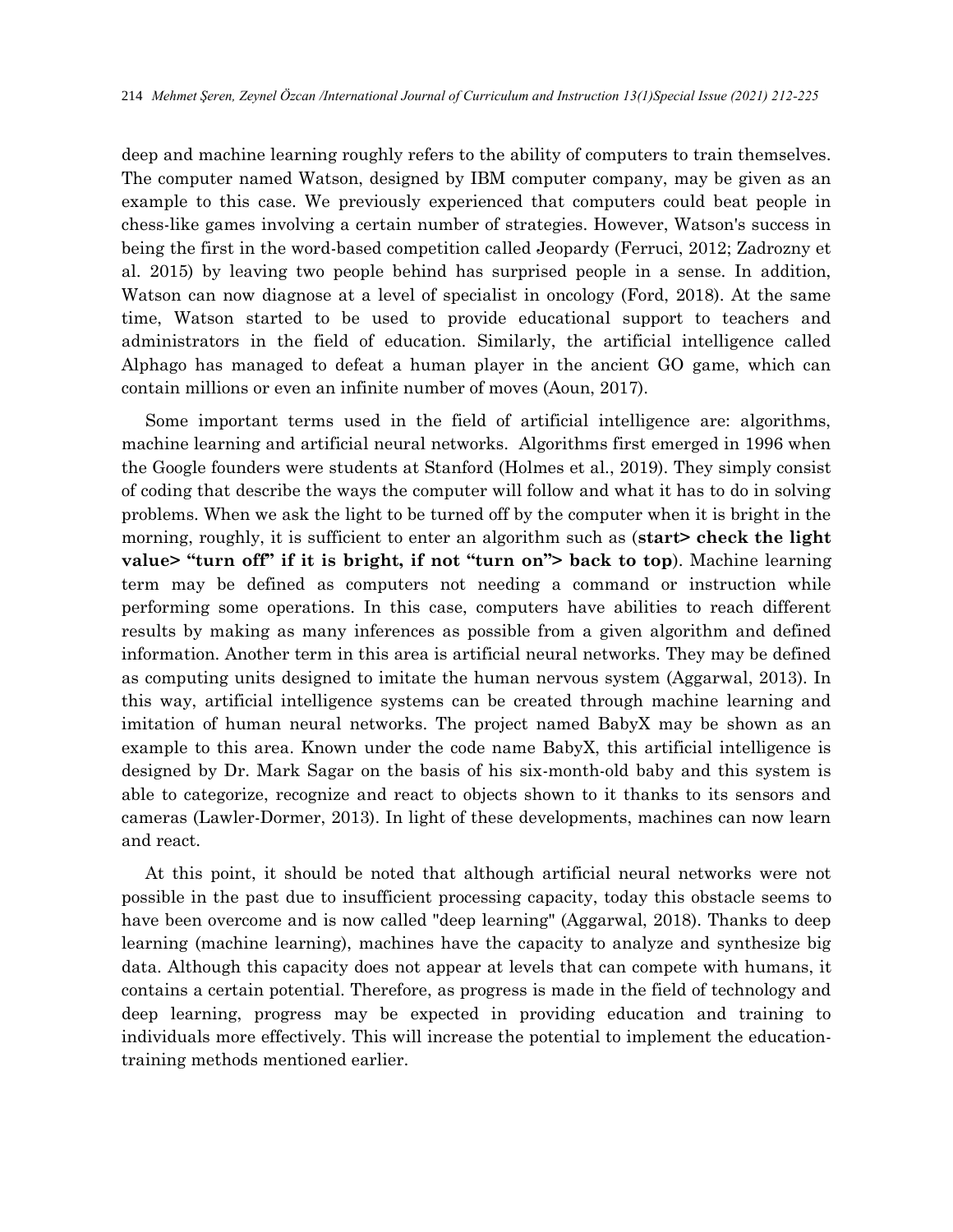The autonomous vehicle research carried out by Google, a company specializing in internet technology fields, provide us with information about the progress levels of artificial intelligence systems. This technology is known as "Google Car". Google Car is a vehicle that can provide self-transportation without a driver. Purposes of Google Car are defined as preventing traffic accidents, reducing carbon emission and contributing to people's time management (Poctzer & Jankovic, 2014). Google Car is important in terms of autonomous operation, as it is one of the tools that work like decision makers connected to a host computer that reach results and react within its own data collection system and evaluate large-scale data.

 When advances similar to those mentioned in the field of technology and in different ways are made and algorithms or artificial intelligence-based systems that can fulfil the teaching profession and educational activities, - which, even ascribed to holiness in many cultural contexts-and which are thought to be specific to humans, emerge, our experience with the situation awaiting humanity seems limited for now by simulation devices and a few training algorithms. Therefore, it may be useful to address possible educational transformations that may occur in the future.

## *3.1. Artificial Intelligence in Education*

 According to Naidou (2003), technology is changing what we are doing and what we will do and we have also started to experience this change in the field of education. We are now witnessing artificial intelligence standing out in many areas thanks to rapid development of technology nowadays (Ford, 2018). As a matter of fact, artificial intelligence has started to be used more and more day by day together with technology in the field of education. Such development of technologies has brought us to a point where we can implement algorithm-supported training programs from the times of overhead projector. It is highly foreseeable (Holmes et al., 2019) to think that after these developments, artificial intelligence will find itself a place in the field of education.

 Table 1 compares proficiency levels of OECD adults in literacy, mathematics and problem solving, and their rate of meeting these competencies from humans and computers (Holmes et al., 2019). As can be seen, artificial intelligence displayed similar abilities with humans in Level 2-3 competencies, but it seems that it could not meet the expectations at Level 4 and 5. However, IBM Leaderboard predicts that these competencies may be fulfilled by computers before the 2030s.

**Table1.***Computers and Their Future Competence Prospects*

| Proficiency | <b>OECD</b> | Artificial |
|-------------|-------------|------------|
|             |             |            |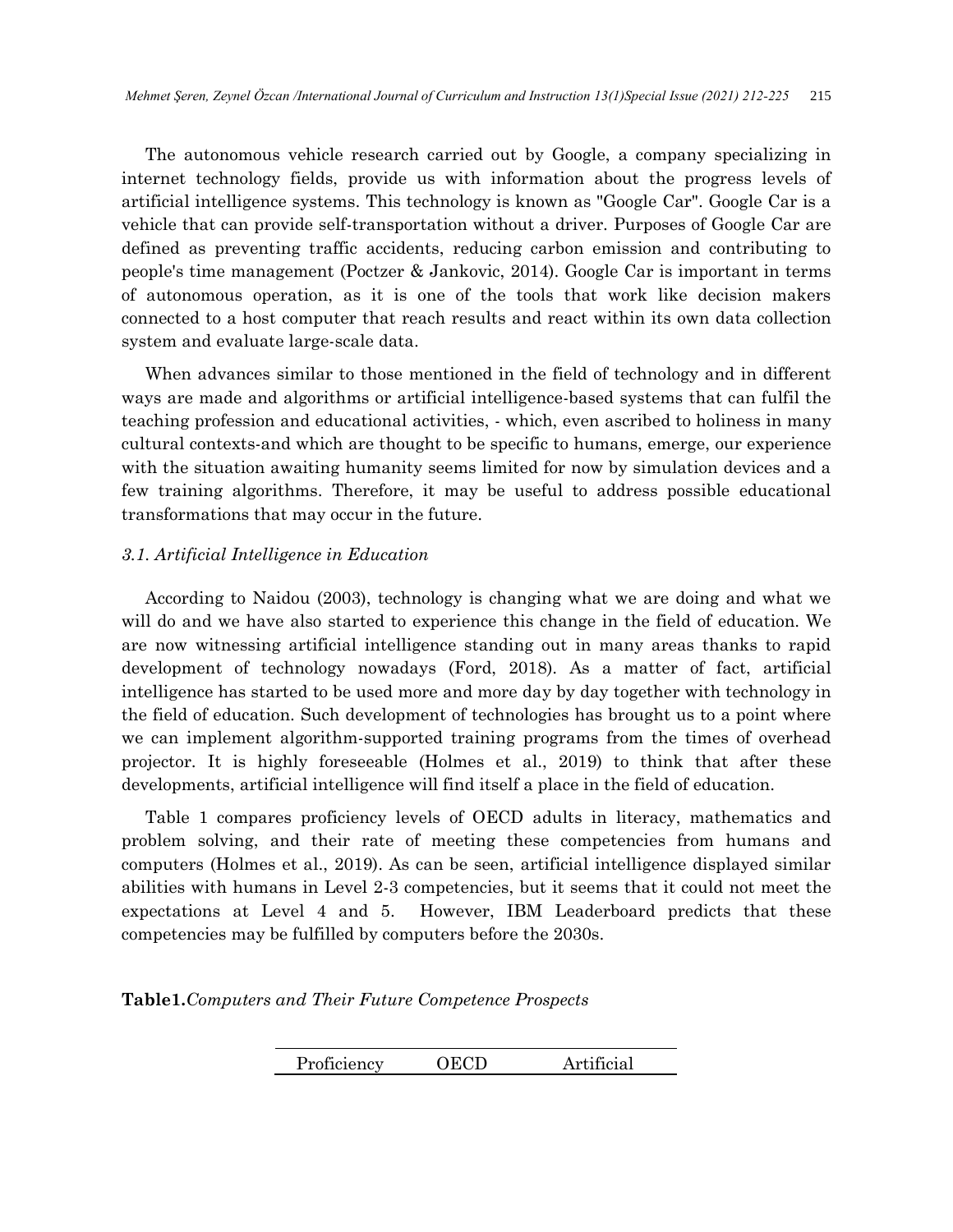| Level       | Adults | Intelligence   |
|-------------|--------|----------------|
| 2 and below | 53%    | Yes            |
| З           | 36%    | Close          |
| 45          | $11\%$ | N <sub>0</sub> |

*Source:[https://read.oecd-ilibrary.org/education/computers-and-the-future-of-skill](https://read.oecd-ilibrary.org/education/computers-and-the-future-of-skill-demand_9789264284395-en#page1)[demand\\_9789264284395-en#page1](https://read.oecd-ilibrary.org/education/computers-and-the-future-of-skill-demand_9789264284395-en#page1); Holmes et al.*

 In the field of education, artificial intelligence may be used in fields such as personalized teaching systems, interview systems, group and individual teaching areas, librarianship, student affairs, data optimization and management, learning with games, artificial intelligence supported individual teaching, exams and spelling analysis, etc. Such areas are continuously expandable as the field of artificial intelligence is very flexible and can be developed.

 Type of education considered within the scope of this research is the application of artificial intelligence in education. This phenomenon, which is for now used partially, may be expected to emerge as an important variable in human education in the near future. However, although it is thought that the use of artificial intelligence in education can be quite functional, it is open to discussion that it may have positive and negative aspects.

 One of the most common methods in education with artificial intelligence is Intelligent Education Systems (IES) (Holmes et al., 2019). In such smart education systems, stepby-step teaching methods are applied in accordance with the needs and progress speed of the individuals. It is divided into domain model, pedagogy model and learner model.

 IES, whose schema is created in Figure 1, simply starts with specialization in the field to be taught from the resource (domain) model. Then, learning activities influenced by learner and pedagogy models are carried out and the results are conveyed to the analysis to be determined.

 If a feedback mechanism is required as a result of the analysis, it restarts the learning activities. If learning has been achieved, the process renews the system again by feeding the resource (domain), pedagogy and learner models. The point to be considered here is that the domain, learner and pedagogy models are taught to the system. Besides, adaptive activities are also defined by people. Data capture and analysis, on the other side, helps the computer to activate the decision-making mechanisms and find what to do.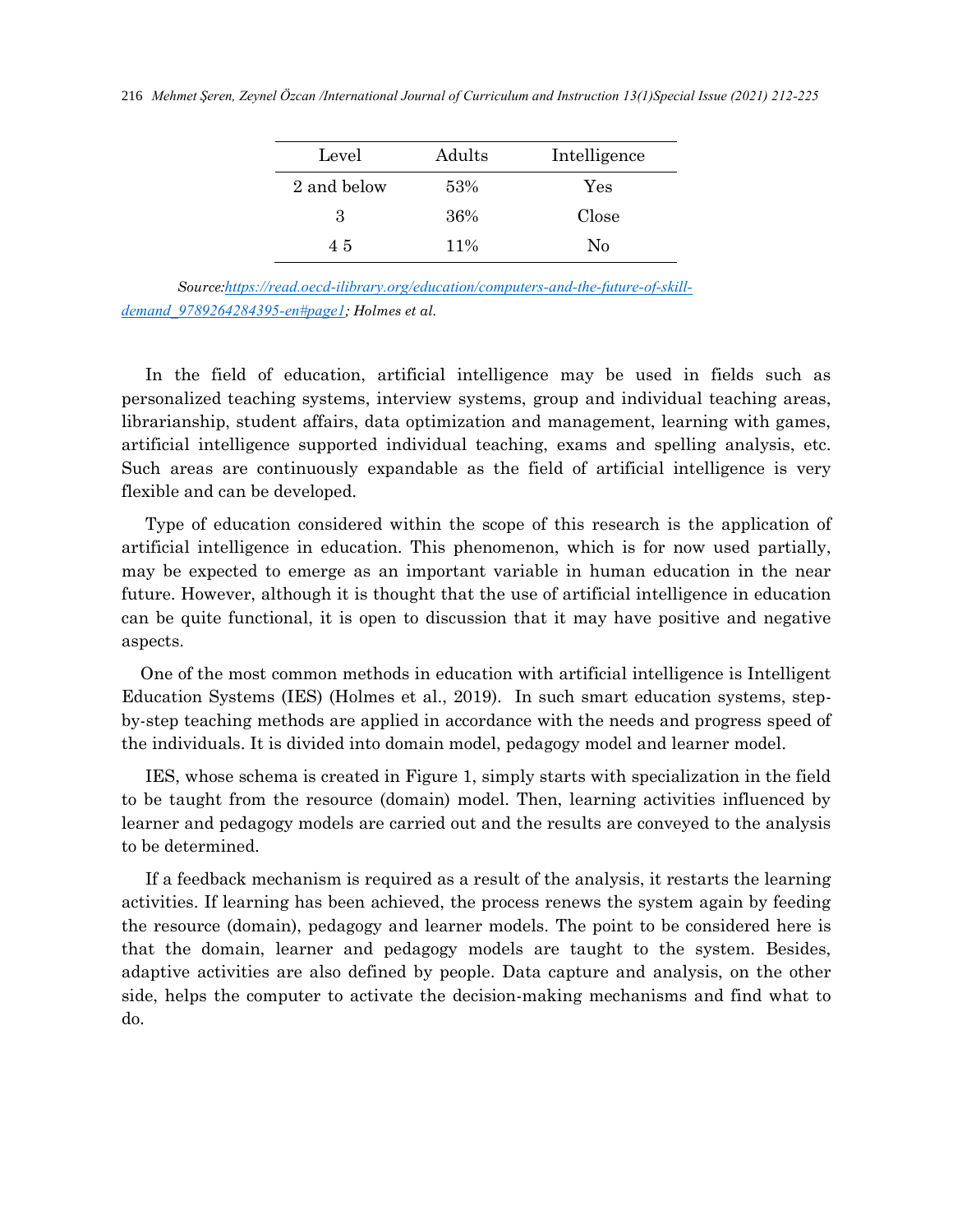What needs to be discussed a step further is a system in which all these modules are created by artificial intelligence. Namely, there is no human effect in this system. In other words, the computer decides what, how and in what context to teach.

**Figure 1.** A model of Intelligent Education System



*Source: Holmes et al. 2019*

## *3.2. Artificial Intelligence Education and Suggestions of Education Methods*

 A few designs will be discussed in this section about the ways in which education can be carried out with artificial intelligence. Basically three different types of educationseem to be carried out through artificial intelligence;

*1-Artificial intelligence supported face-to-face education (Human>Human+Physical Environment) 2-Face-to-face education with artificial intelligence (Machine>Human+Physical Environment) 3- Simulation education with artificial intelligence (Machine>Human+Virtual environment)*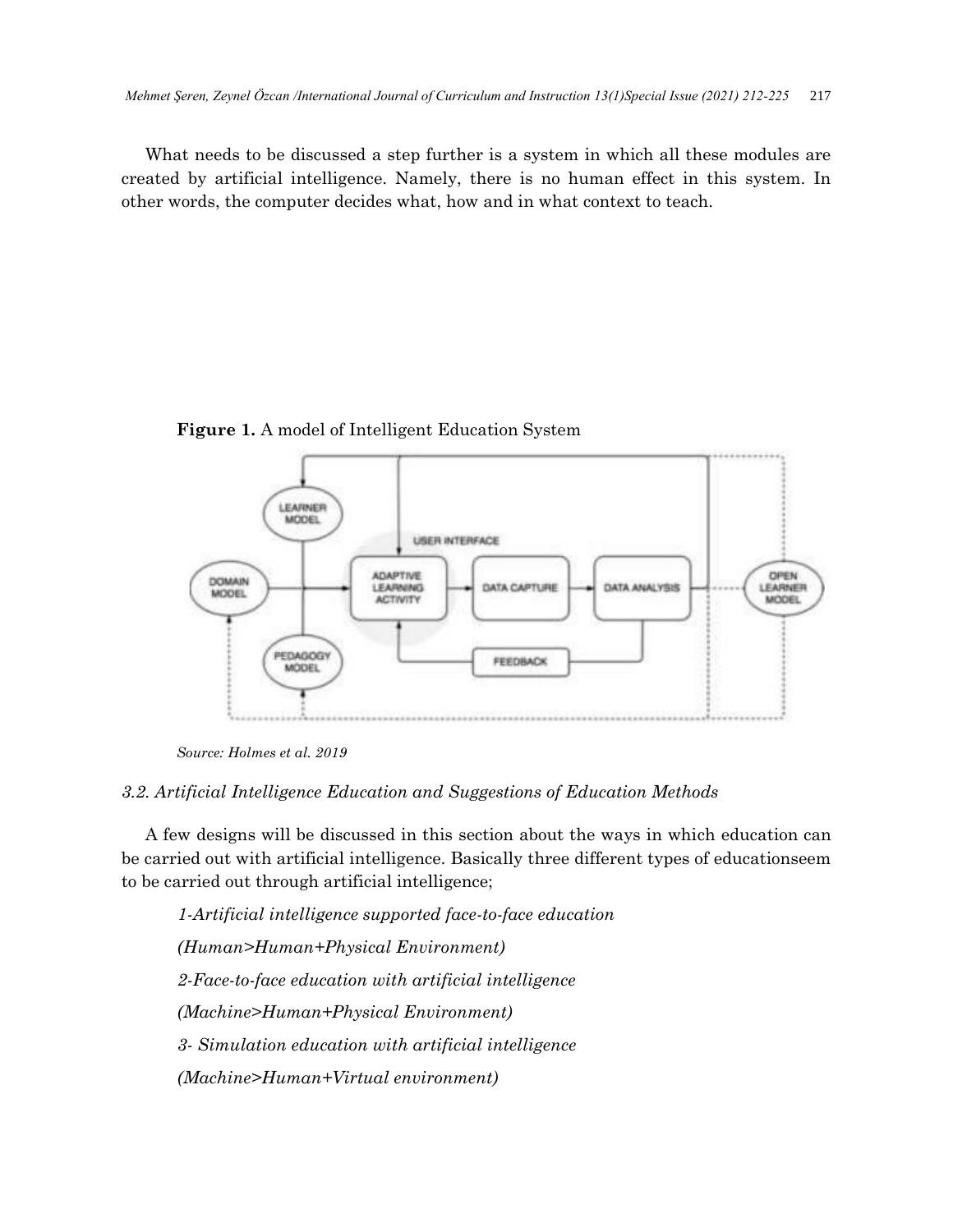Andriessen and Sandberg (1999) mention three different scenarios for artificial intelligence teaching methods: 1-Transfer, 2-Studio, 3-Negotiation.

 These scenarios reveal possible methods of using IES. In addition, the way in which these teaching methods and techniques will be transferred to individuals is discussed within the scope of the research. In transmission scenario, goals and objectives are fixed. Even when the server is turned off, students work on specific goals. In the studio-based scenario, it is the system in which learning environments and learning materials can be used regardless of whether the server is on or off. There are no specific goals in the negotiation-based scenario.These goals may differ over time. Main pointin here is that the server is open and interactive (Andriessen & Sandberg, 1999).

| <b>Mission</b>                      | Transmission                                       | Studio                                    | Negotiation                                     |
|-------------------------------------|----------------------------------------------------|-------------------------------------------|-------------------------------------------------|
| Acquisition<br>knowledge and skills | of Drill<br>practice.<br>&<br>lectures and reading | Collaborative, project-<br>based learning | Legitimate peripheral<br>participation          |
| Learning to learn                   | Generalization                                     | Metacognition<br>reflection               | Discursive practice                             |
| Learning to participate             | Acquiring expertise                                | Social<br>&.<br>skills                    | practical Negotiate<br>be<br>and<br>responsible |

**Table2.** Scenarios and tasks they include.

## *Source: Andriessen & Sandberg, 1999; s.139*

 In light of the afore mentioned information, *the first* choice that can be preferred in the IES system is one where artificial intelligence will help people with education, teaching methods and techniques and system to be developed by machines or humans, that helps people on issues such as student support, productivity and analysis, and that offers suggestions or supports education by assigning special assignments to students and in similar ways. An example would be the situation that is currently applicable through Watson (Zadrozny et al., 2015). *The second* is face-to-face education conducted by artificial intelligence, that is, face-to-face education with animation from a screen or a human-like robot. In the *third*way, educationis in a simulation environment with artificial intelligence. Two different methods may be used in the second and third type of education. The *first* of these methods is a controlled fixed algorithmic system working on a specific algorithm; and the *second* is a type of education to be carried out with artificial intelligence, which is completely dependent on *deep learning*.

 The main point in here is to decide whether a supervised deep learning method of education or an unsupervised one will be adopted regardless of face-to-face or simulation education. In both forms of learning, it is necessary to ensure that artificial intelligence specializes in educational pedagogy, logic, mathematics, ethics, psychology, human history and cultures, science and similar subjects (this system in a way refers to a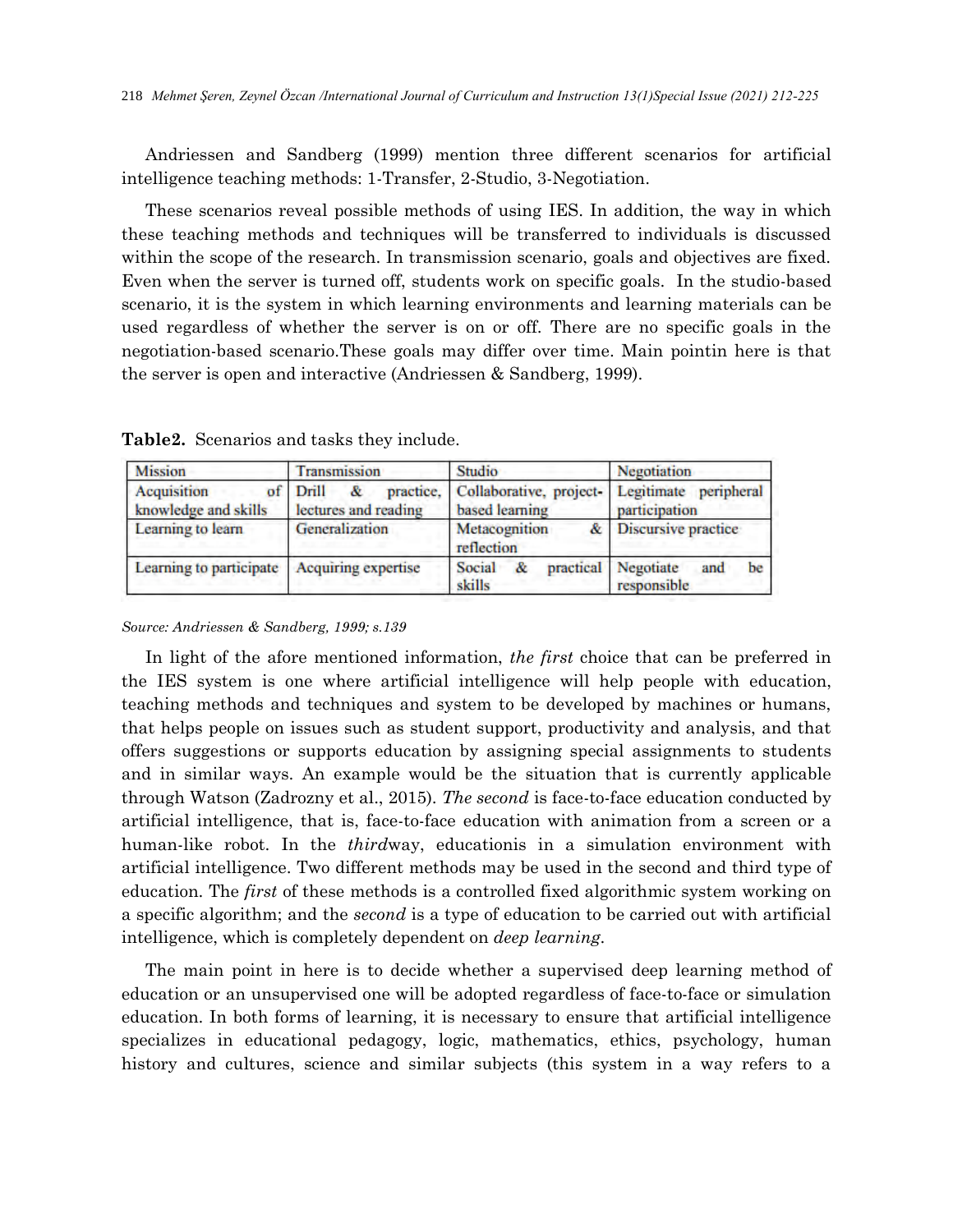transfer-based scenario). *In supervised learning based on algorithms and certain expectations*, briefly providing information depends on people. In other words, computers, which means artificial intelligence in here, are trained on human initiative. These systems were previously mentioned as IES. Artificial intelligence, consequently, runs algorithms that will provide effective and complete learning as a result of these learning and through determined curricula. Much debate will not arise at this point. That is to say, decision-making processes depend on people. In other words, decision-making processes go through pre-defined algorithms and these algorithms are prepared by education-related people such as policy makers, educators, experts, psychologists, or pedagogues. Ethical discussions will remain less of a concern as people are the basis for this situation.

*Second situation* is creation of an artificial intelligence through uncontrolled deep learning based on machine and deep learning, and realization of education by preparing personalized programs, skills, abilities and curricula for the individual to be trained by such an artificial intelligence that specialized in education by training itself. This situation fits with the negotiation-based scenario mentioned by Andriessen and Sandberg (1999). This type of education is the type of one where artificial intelligence will decide how to train human beings. While determining these curricula and education based on them, artificial intelligence can comprehensively include manpower needs, state policies, economic data, etc. At the source of debate to be put forward on learning with artificial intelligence, a human being trained by a machine is expectable to come to the fore.

#### *3.3. Possible Learning Environments with Artificial Intelligence*

Views that schools are not the only resource for learning (Cassell, 2005) and that education can take place anywhere seem to have attracted increasing attention in recent years. This has become a necessity during the pandemic period. In this context, the possibilities for conducting educational activities with artificial intelligence have been increasing, which is reported by some researches as smart lesson systems being very effective in increasing student motivation and learning (Beck et al. 1996).

Learning environments with artificial intelligence can be carried out in two ways: 1-Face-to-face training in the classroom with artificial intelligence and 2- Online training in a virtual environment. At this point, *a meeting-like training* to be held with a *real teacher* in a teleconference-like holographic classroom with or without artificial intelligence support has been excluded from our discussion as in such learning environments, both teachers and students consist of real people.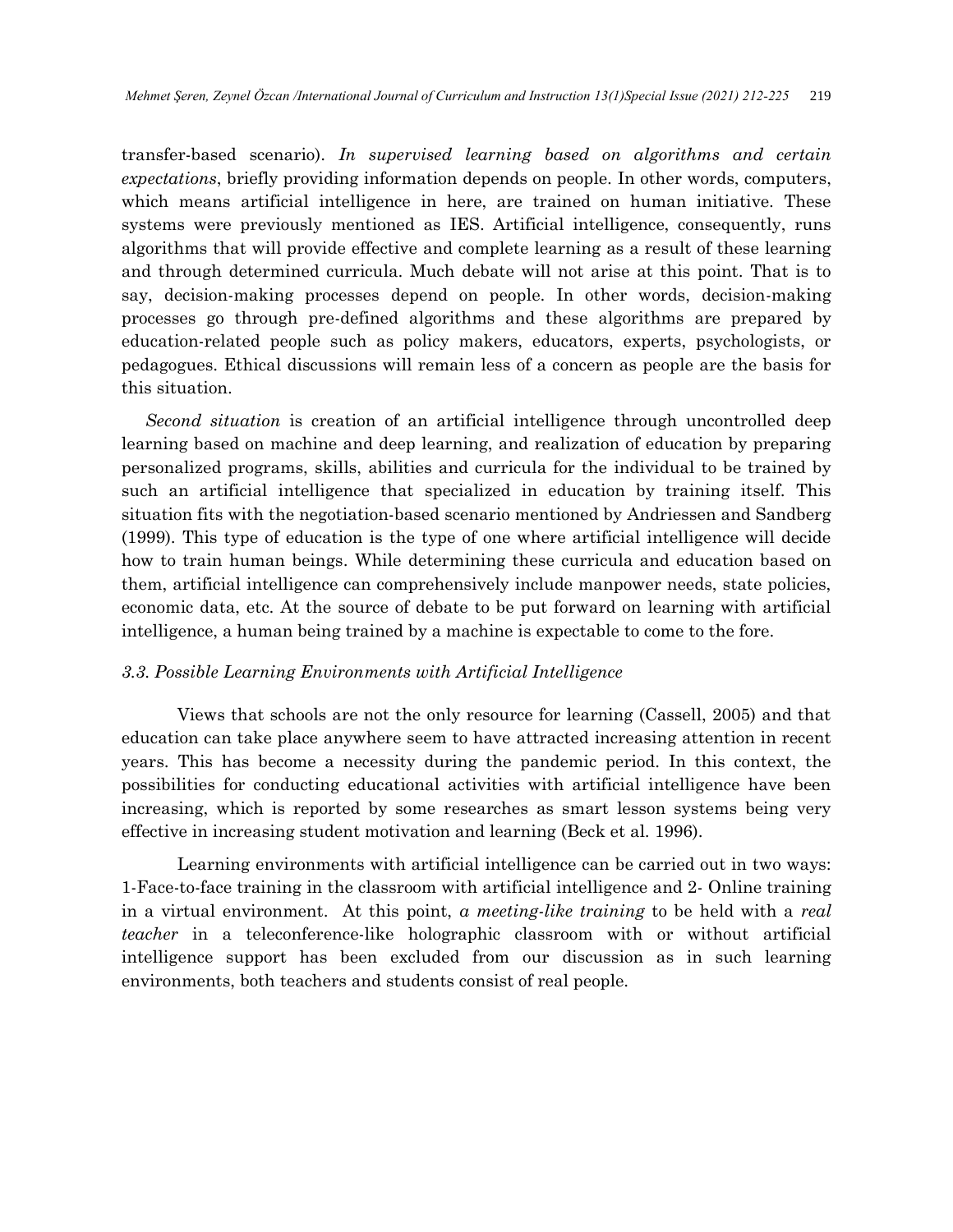## *3.4. Face-to-Face education with Artificial Intelligence*

Face-to-face training with artificial intelligence, training carried out in educational institutions can be called real-time training. It should be considered as a system where students come together in the classroom and certain lessons are taught in a real environment and on a formal basis. A human-like robot or a system that will enable communication through a screen may be imagined at this point. In short, learners and environments are real, teachers are virtual. The system that acts as a tutorial may have been created in two different ways, as mentioned before. In other words, the system may be based on supervised or unsupervised deep learning. Although it will not be discussed in depth how these algorithms operate, it can be assumed that these algorithms are capable of operating both individually and class-based.

#### *3.5. Simulation Education with Artificial Intelligence*

Education in a simulation environment can be considered as a type of distance education. It can also be expressed as a kind of augmented reality. Individuals do not need to leave their current location to be in such an environment and receive education. Chen and Hsu (2016) showed that different teaching systems based on augmented reality applications increased the learning performance of students. Therefore, learning systems that will be used appropriately can help students get better education.

Simulation training with artificial intelligence can also be carried out in two different systems. *The first of these* refers to individuals being involved in the simulation independently of a device but with the help of an intermediary tool. This tool can be thought of as virtual reality glasses, gloves and interactive clothing being included in the simulation to facilitate it. Such technologies are currently used in the computer game industry. This type of system can also create a sense of artificiality in individuals, and it may be considered more effective and efficient than the computer, tablet etc.

The second method, and one that we want to emphasize in our research, is an integration of individuals with computers and involvement in simulation by connecting computer and biological neural networks to each other. Although such a connection is not fully possible yet, the research called Neural Link (Kulshreshth et al., 2019) under leadership of an entrepreneur named Elon Musk can be seen as a starting point of this phase. Thanks to the development of technologies similar to the one called Neural Link, such kind of integration may be possible in the future. With such an integration, individuals involved in a simulation can be in an artificial classroom or feel as if they are in a social environment, or socialize without ever leaving their home or even their bed. It can do this within virtually created individuals or groups (bots) without the need for other people (Caswell, 2005).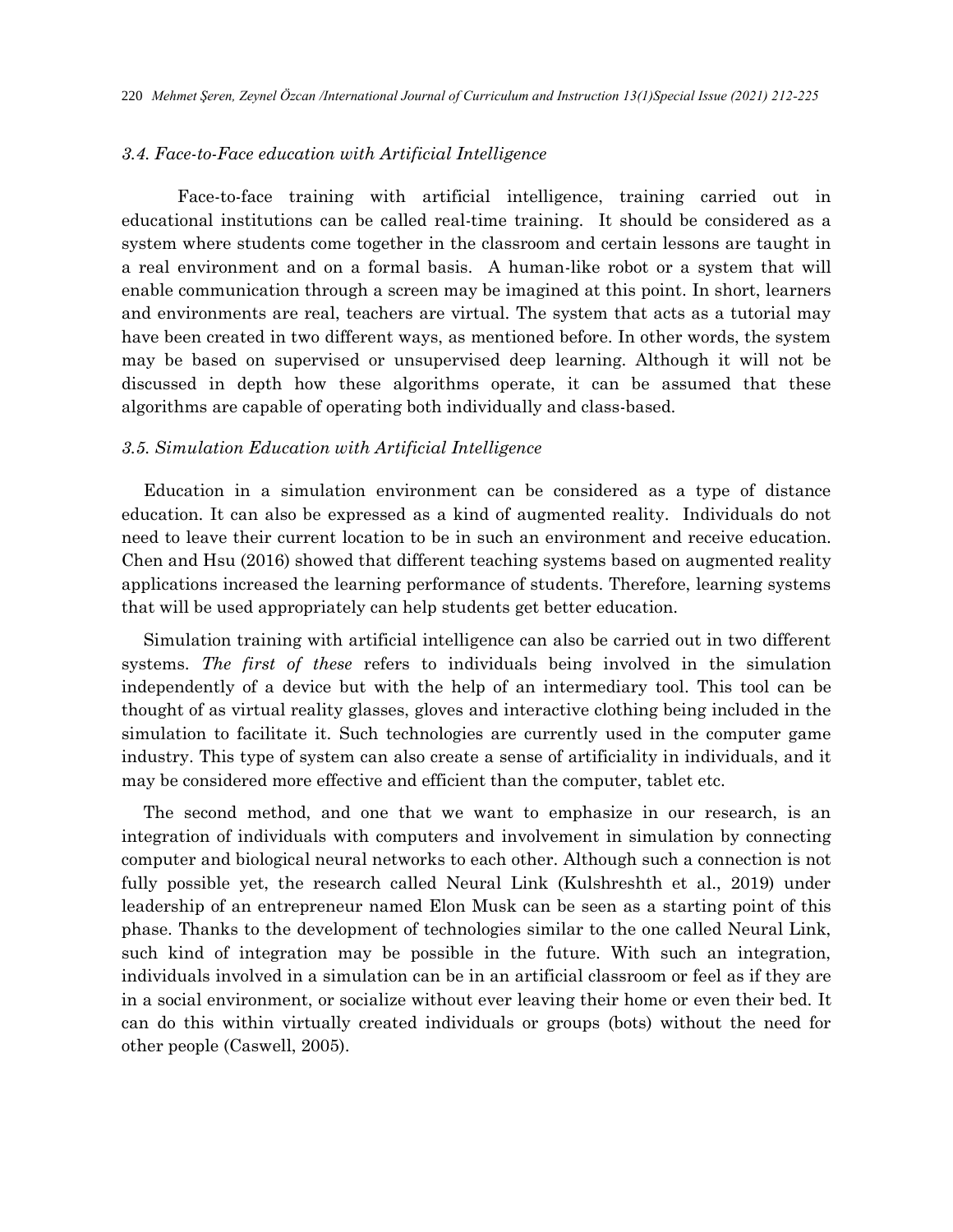These modules are, again, in the forms as found in the IES setups that Holmes et al. (2019) has stated. Artificial intelligence can offer individuals rich and realistic learning environments. Depending on their learning needs, for example, it can take a student on a trip to the Egyptian pyramids instantly, or include them in a training of a football team, allowing them to experience an instant football player experience, or show them monkeys in a zoo. Such situations can give us the opportunity to deliver a quality education that is not normally available.

## **4. Discussion**

The subject of Artificial Intelligence and Smart Teaching Systems (STS) seem to have taken over the field of artificial intelligence in education for nearly twenty years (Andriessen& Sandberg, 1999). With such artificial intelligence, Efficiency may be expected to be achieved in education systems and in time, money, labour and similar issues whine educating individuals. Artificial intelligence may provide lots of benefits, especially in scenarios that require abundant data and decision-making situations. Because in such systems, leaders and managers have reliable evidence for their decisions (Moye, 2019). However, a realistic simulated learning environment can reduce both the cost and risks of training (Beck et al., 1996). At the same time, a properly simulated educational environment may have a positive effect on students' learning levels. Yannier et al. (2020) reported that guided discovery, facilitated by artificial intelligence agent at the Intelligent Science Station, helped children formulate better and more scientific theories of physical events they experienced.Kaser and Schwartz (2020) reported that students' prediction success rates increased by 8% in game-based systems. Another research alsoreported a positive improvement in the emotions of students who used an artificial intelligence-supported game-based educational application (Taub et al., 2020).

Eliminating situations such as peer bullying and exclusion, which individuals may face in the classroom. Given that the artificial intelligence organizes the entire data flow, in-class discipline problems are likely to disappear in environments where the entire environment, which may be considered as a full simulation environment, is controlled by a computer. There may certainly be other students in the learning environment, who may be algorithms developed by simulation.

With a similar scenario, a host can train thousands or even tens of thousands of individuals at the same time, and even handle each one individually and determine the content of the training accordingly. In this way, it is likely that hundreds of thousands of teachers will be able to perform their work fully alone, and in some cases even more effectively. Because the digital technology revolution offers different and new ways of teaching in the classroom and challenges the notion of whether or not schools made of stone and brick should exist (McGrath and Fischetti, 2019). In addition to differentiating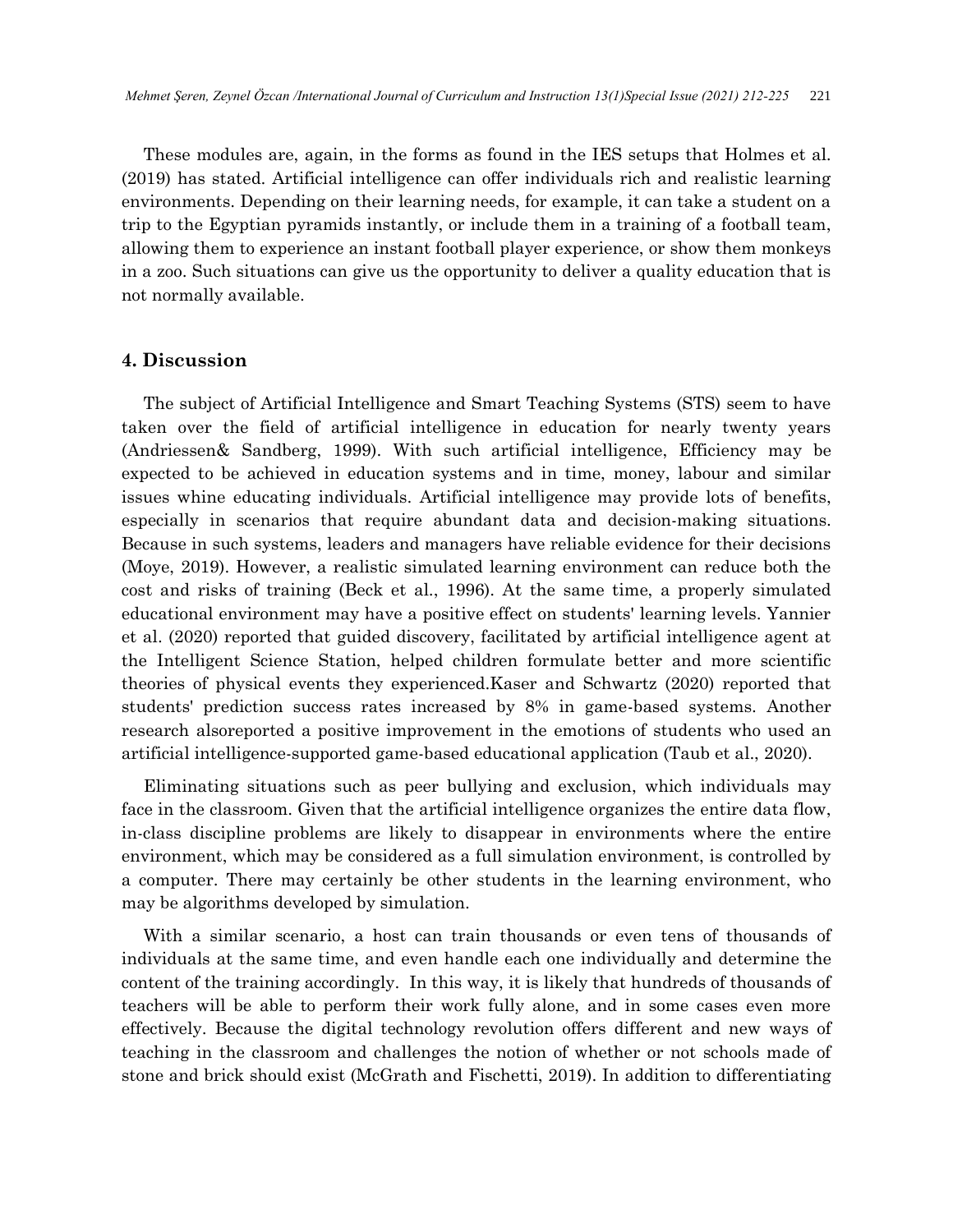classes, artificial intelligence may use behaviours learned from teachers while educating people. In terms of teaching, artificial intelligence may provide teaching with accuracy and efficiency to the extent that human teachers may have difficulty reaching. A future paradigm change may even bring out that teachers will no longer be inside the system (McGrath and Fischetti, 2019).

Whether a machine or a human being will be more effective in the education of human beings is debatable for now. The concept of "singularity", which was introduced by Vernon Vinge in 1993 and defined the capacity of an artificial intelligence or a robot to develop itself faster and more than the concept of "Artificial Intelligence", brought to minds the fear that computers could surpass human intelligence (Luckinet al., 2016). Ignoring the human aspects of systems to be developed may cause some negative consequences. As we are social beings, the problems we will possibly face if we, human beings, are educated only by a machine seem to be unclear. On the other hand, how human-specific characters will evolve should also be considered. People may live connected to a computer resulting from such possibilities. For this reason, education with artificial intelligence may have some negative effects for humanity.

One negative aspect may be considered as the fear and possibility of people being controlled by artificial intelligence, which is perhaps one of the most important problems causing an emergence of a situation in which artificial intelligence enslaves people. This situation is seen to be one of the biggest fears of humanity in projections about the future. In a research conducted in the USA, it was reported that the first of the greatest human-induced disasters that could happen to people was climate change, and the second was the domination of robots (Aoun, 2017).

Another of these negativities is the issue of privacy of one's life. Integration of the artificial intelligence system and the individual may cause individuals to become open to manipulation of systems. Although all ethical measures are provided, issues such as cyber-attacks or information piracy may come to the fore as issues that will put humanity into trouble. From a utopian point, people's mental health may even be at stake.

Another issue is that the simulation process with artificial intelligence may isolate people. Even if the psychological and sociological aspects are evaluated in detail, unexpected problems may arise. Another problem is that educators become unemployed and therefore a livelihood that people sustain their lives disappears. Social and individual changes caused by such a probable situation should also be taken into account.

Artificial intelligence-based education may also have some positive (Taub et al.2020, Yannier et al.2020) or negative psychological effects. Being involved in such a system can support the self-perception of an individual, as well as negatively affecting the individual's personality development. On returning from simulation environment to real life, people may experience adaptation problems to real life. Situations where the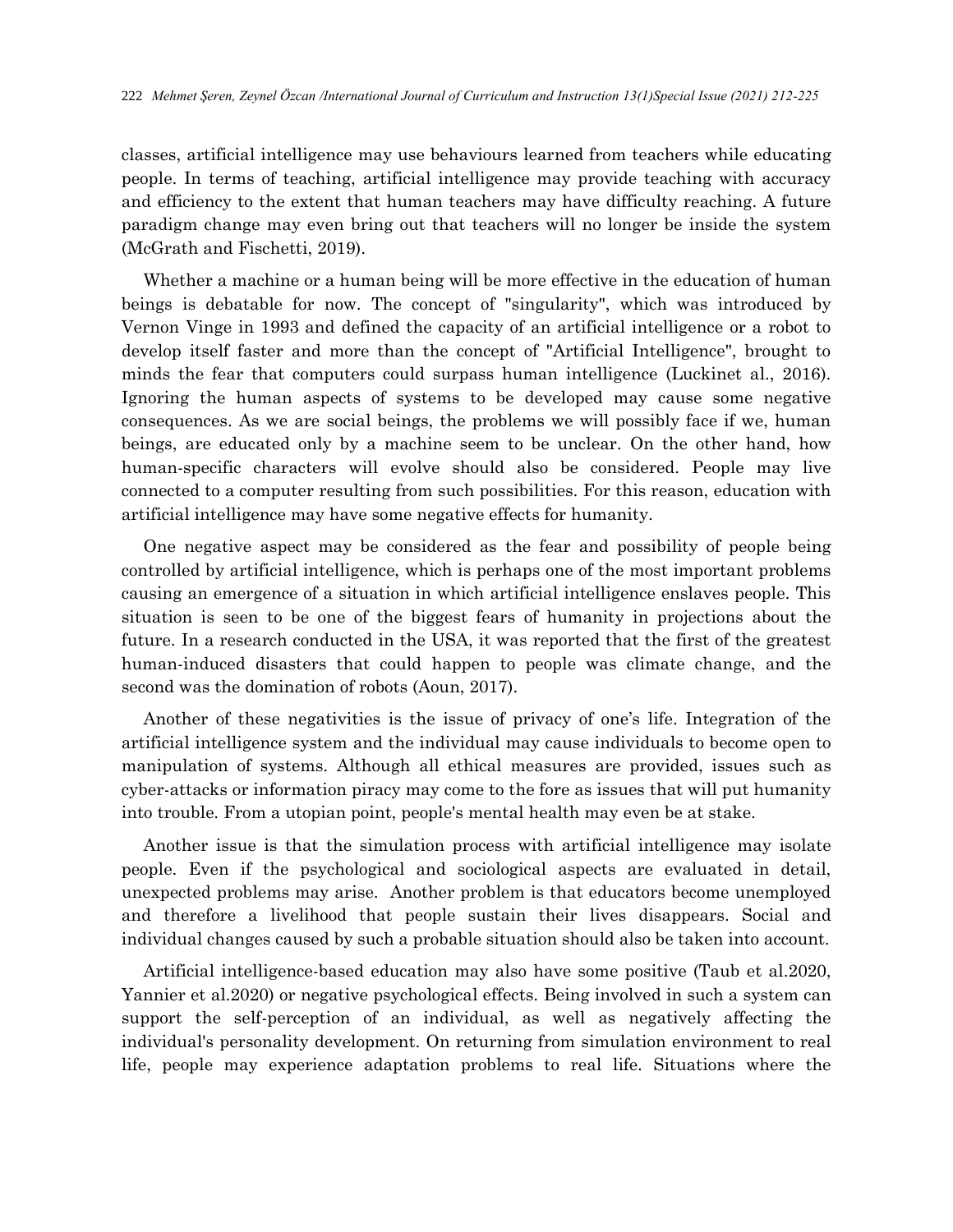individual can completely distinguish between real and virtual environments may be presented. For example, designing all objects in a virtual environment like animation may reduce the possibility of confusing real life with simulation. Even so, the perception of reality may deteriorate despite differentiation efforts and individuals may still confuse virtual and real life.

## **5. Conclusions**

Although face-to-face education has maintained its importance every century, alternative systems continue to be put forward. Systems around the world are being talked about, reformed, and the structure and form of schooling systems are being changed (McGrath and Fischetti, 2019). In addition, people need to design the education system in different ways so that education is not interrupted in cases of pandemics, natural disasters, etc. At this point, distance education methods are likely to come to the agenda more frequently. Seeing that people encounter such situations more often, it is possible that different alternatives will come to the fore more. Andreissen and Sandberg (1999) suggest that education researchers should consider artificial intelligence-based education systems more. In this way, the use of artificial intelligence in education can find a wider area for research. In these cases, simulation and augmented reality based applications may come into question.

Although the computing power of computers in terms of technology and capacity has increased over time, they have not yet reached the mental capacity of humans. Even so, this situation has been a great improvement compared to fifty years ago. For this reason, approaching this capacity or at least reaching a certain level in the upcoming periods seems far from being utopia anymore. There is a need for humanity to be prepared, at least mentally, for such a future.

Luckin et al. (2016) argues that it is necessary to review benefits before starting to fear the development of artificial intelligence. Even though the idea that sees education of humansby humans necessary is always in our minds, the fact that education can be entrusted to computers for economic, social and individual reasons stands before us. This is because computers have started to perform many jobs that could not even be imagined before. These range from complex cargo systems to patient identification systems. Education is gradually taking its place among these fields. As education stakeholders become accustomed to technological developments and feel the benefits, they can become more open and enthusiastic to these systems. After all, education can become a business of machines, not humanity. Such possibilities make it necessary to discuss this issue seriously and in depth in every field, especially in philosophy.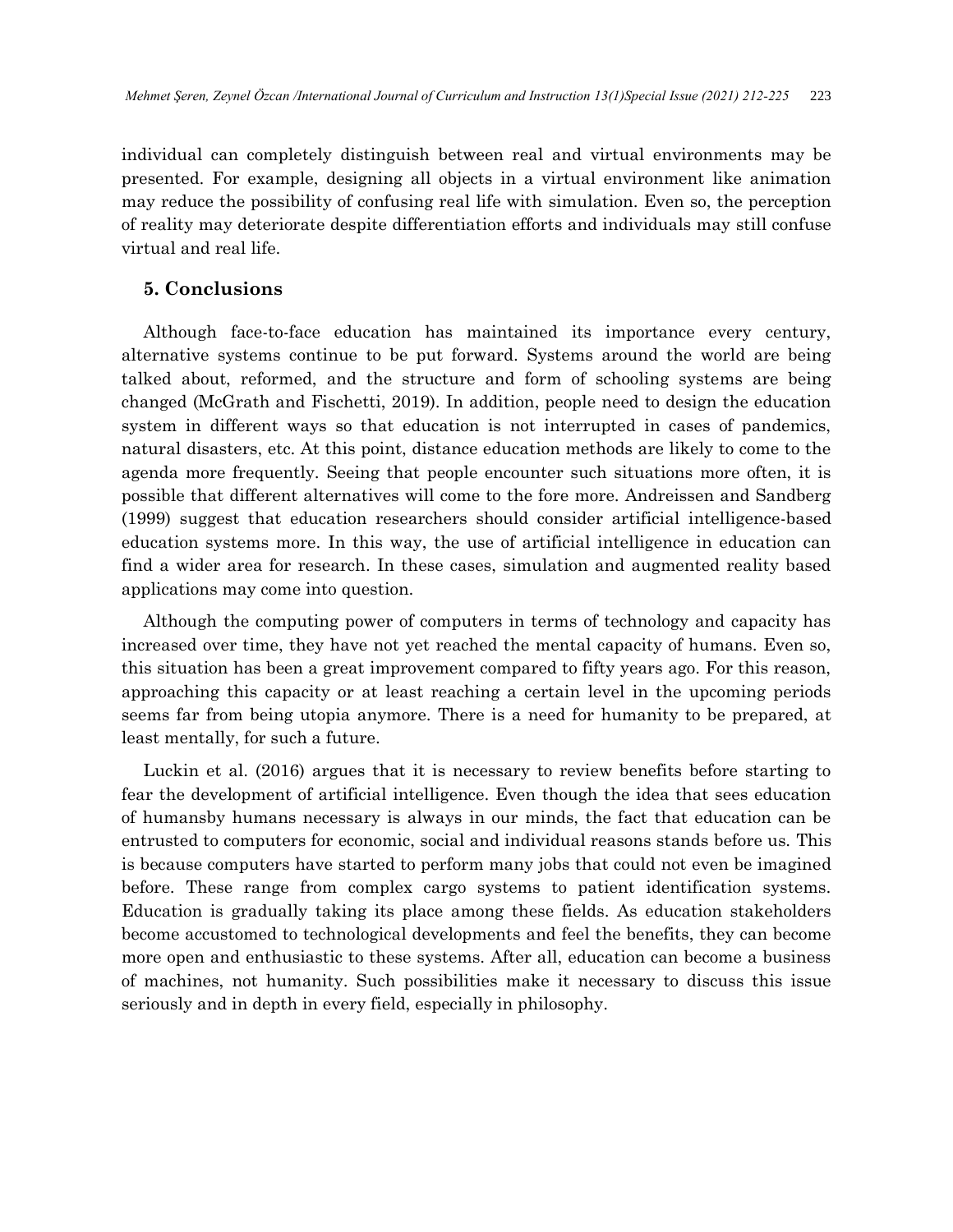224 *Mehmet Şeren, Zeynel Özcan /International Journal of Curriculum and Instruction 13(1)Special Issue (2021) 212-225*

## **References**

Aggarwal, C.C. (2018) *Neural Networks and Deep Learning*: A Textbook. Springer.

- Andreissen, J. & Sandberg, J. (1999). Where is education heading and how about AI? *International Journal of Artificial Intelligence in Education,* 10, 130-150.
- Aoun, J. E. (2017). *Robot Proof.* MIT Press.
- Beck, J., Stern, M., &Haugsjaa, E. (1996). Applications of AI in Education. *XRDS: Crossroads, The ACM Magazine for Students, 3*(1), 11-15. **<https://doi.org/10.1145/332148.332153>**
- Ferruci, D.A. vd. (2010). Building Watson: An Overview of the DeepQA Project. *AI Magazine, 31* (3), 59-79. **https://doi.org/10.1609/aimag.v31i3.2303**
- Ferruci, D.A. (2012). This is Watson. *IBM Journal of Research and Development,* 56 (3.4), 1:1, 1:15. **<https://doi.org/10.1147/JRD.2012.2184356>**
- Gilani, I. (2020). Coronavirus pandemic reshaping global education system?. **https://www.aa.com.tr/en/education/coronavirus-pandemic-reshaping-globaleducationsystem/1771350**
- Huang, T., Chen, M. & Hsu, W. (2016). Do learning styles matter? Motivating learners in an Augmented Geopark*. Educational Technology and Society, 22* (1), 70-81.
- Holmberg, B. (1995). *Theory and Practice of Distance Education*. Routlege.
- Holmes, W., Bialik, M. &Fadel, C. (2019). *Artifical Intelligence in Education*.Center for Curriculum Redesign.
- KäserT. & Schwartz, D.L. (2020).Modeling and analyzing inquiry strategies in open-ended learning environments. *International Journal of Artificial Intelligence in Education, 30*, 504- 535.**<https://doi.org/10.1007/s40593-020-00199-y>**
- Kovalchick, A. ve Dawson, K. (Eds.). (2004). *Education and Technology: AI* (Volume 1). Abc-Clio.
- Lawler-Dormer, D. (2013).BabyX: Digital artificial intelligence, computational neuroscience and empathetic interaction. Cleland, K., Fisher, L. & Harley, R. (Eds.) *Proceedings of the 19th International Symposium of Electronic Art*, ISEA 2013, Sydney.
- McGrath, J. veFischetti, J. (2019).What if Compulsory Schooling was a 21st Century Invention? Jules T.D. &Salajan, F.D. (Eds.) *The Educational Intelligent Economy: BIG DATA, Artificial Intelligence, Machine Learning and the Internet of Things in Education: Volume 38*içinde (87- 105. ss).Emerald Publishing. **<https://doi.org/10.1108/S1479-367920190000038017>**
- [Moye, J.N.](https://www.emerald.com/insight/search?q=John%20N.%20Moye) (2019). "Prelims", A Machine Learning, Artificial Intelligence Approach to Institutional Effectiveness in Higher Education. *Emerald Publishing Limited.* **[https://doi.org/10.1108/978-](https://doi.org/10.1108/978-1-78973-899-520191009) [1-78973-899-520191009](https://doi.org/10.1108/978-1-78973-899-520191009)**
- Naidu, S. (2003). *Learning & Teaching With Technology*. Kogan Page.
- Nilsson, J. N. (2014). *Principles of Artifical Intelligence.* Morgan Kaufmann Publishers, Inc.
- Poczter, S.L. and Jankovic, L. M. (2014). The Google car: Driving toward A better Future? *Journal of Bussines Case Studies, 10* (1), 7-14. **<https://doi.org/10.19030/jbcs.v10i1.8324>**
- Taub, M., Sawyer, R., Lester, J. &Azevedo, R. (2020). The impact of contextualized emotions on self-regulated learning and scientific reasoning during learning with a game-based learning environment. *International Journal of Artificial Intelligence in Education, 30*, 97- 120.**<https://doi.org/10.1007/s40593-020-00199-y>**